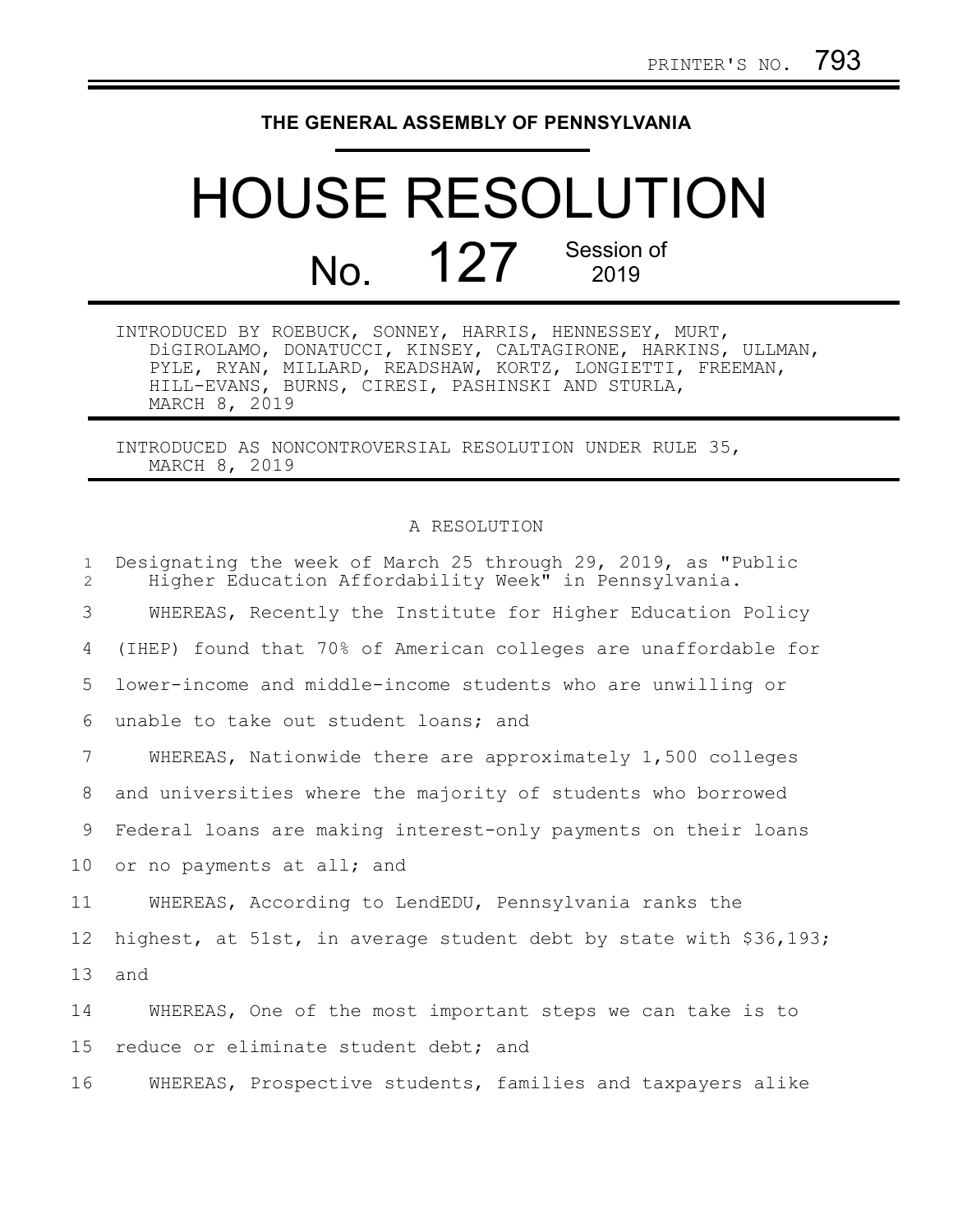are increasingly concerned about the rising cost of higher education in this Commonwealth; and 1 2

WHEREAS, According to the Lumina Foundation, in the past 10 years, college prices rose 45% while incomes have decreased by 7%; and 3 4 5

WHEREAS, The Commonwealth understands the importance of saving for higher education and the difficulties of saving that students and parents face; and 6 7 8

WHEREAS, Knowledge of the availability of student financial aid to help finance a postsecondary education has been shown to vary across demographic groupings; and 9 10 11

WHEREAS, The Tap 529 Program and the Keystone Scholars Program can provide different methods of saving for higher education; and 12 13 14

WHEREAS, Fluctuating appropriations and enrollment levels in combination with increasing administrative costs have caused an unprecedented fiscal pressure for colleges and universities; and WHEREAS, Colleges and universities are significant economic enterprises contributing to the cultural, educational and financial success and stability of the region in which they are located; and 15 16 17 18 19 20 21

WHEREAS, Higher education is a critical mechanism for socioeconomic advancement and economic mobility in our society; and 22 23 24

WHEREAS, All residents of this Commonwealth benefit from the skills and education gained by students at our institutions of higher education; and 25 26 27

WHEREAS, The future of this Commonwealth depends in part on the ability of public and private institutions of higher education to continue to fulfill their missions; therefore be it 28 29 30

20190HR0127PN0793 - 2 -